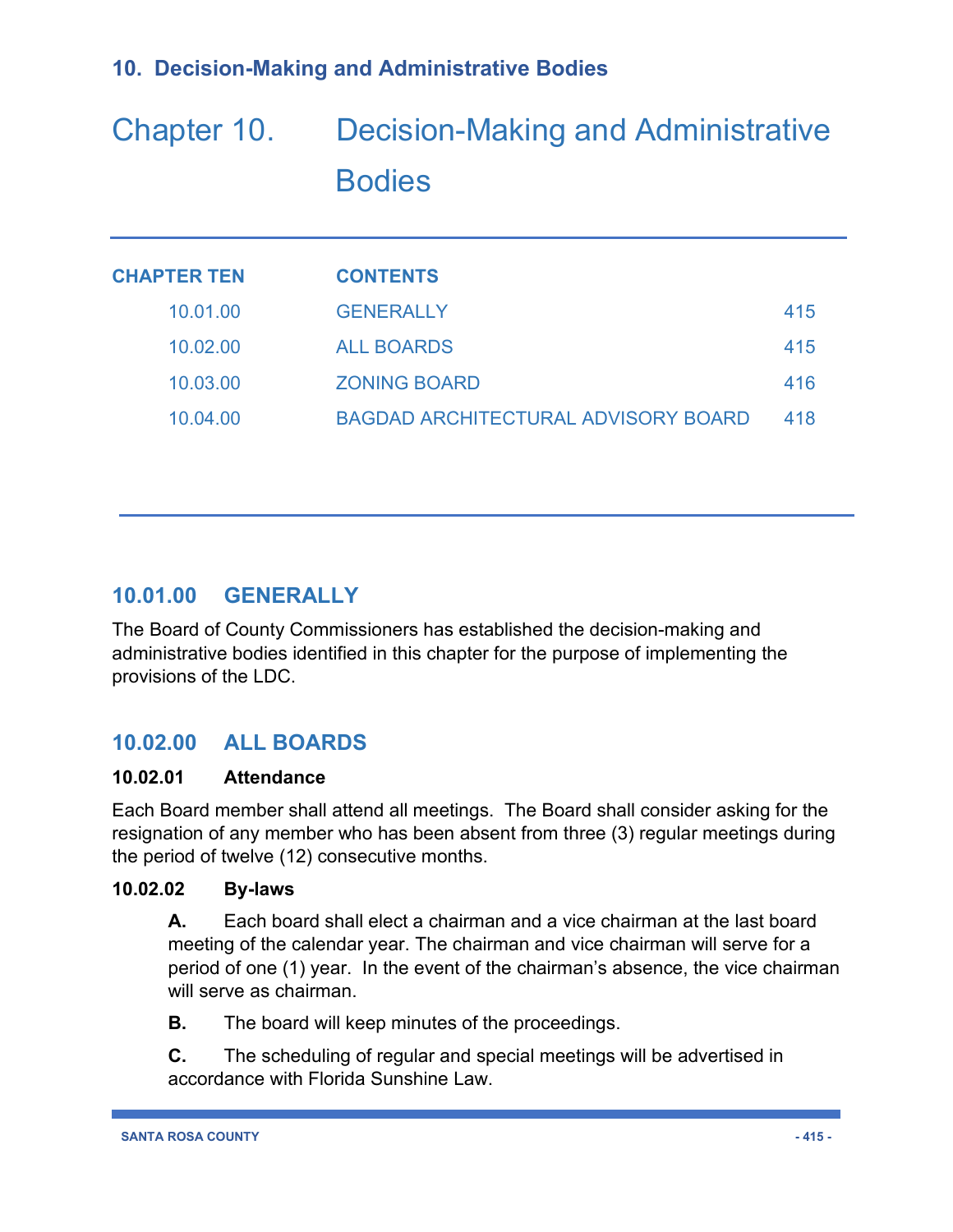## **10.02.03 Quorum**

For the purpose of transacting business at any meeting, a majority of the Board members shall constitute a quorum. Any action of the Board shall require the majority of the quorum.

# **10.03.00 Zoning Board**

## **10.03.01 Membership and Terms**

**A.** The Zoning Board shall consist of ten (10) members Each member of the Board of County Commissioners of Santa Rosa County, Florida shall nominate two (2) members to this Board, both of whom shall be residents of Santa Rosa County and at least one of whom must reside in the district of the appointing County Commissioner. Each nominee shall be confirmed by the Board of County Commissioners. The members of this Board shall be appointed for staggered terms of two (2) years, and may be reappointed for consecutive terms. The nominating member of the Board of County Commissioners of Santa Rosa County, Florida, is authorized to remove any member from the Zoning Board for any reason, which removal shall be confirmed by the Board of County Commissioners. Any vacancies occurring during the unexpired term of office of any member shall be filled for the period of the unexpired term within thirty (30) days after the vacancy occurs. The organization and procedure of the Board, its meetings and method of handling appeals and other related matters shall be in the manner hereinafter provided and as provided in County Ordinance 81-07.

**B.** In addition to the foregoing members, a representative of the Santa Rosa County School Board, and a representative of Naval Air Station Whiting Field shall serve as ex officio members of the Zoning Board. They shall not be entitled to vote and shall not be included in the determination of a quorum.

**C.** The Zoning Board shall adopt procedural rules in accordance with the provisions of this ordinance. Meetings of the Board shall be held at the call of the Chairman and at such times as the Board may determine. All meetings of the Board shall be open to the public. The Board shall keep minutes of its proceedings, showing the vote of each member upon each question, or, if absent or failing to vote, indicating such fact, and shall keep records of its examinations and other official actions, all of which shall be immediately filed in the office of the County Clerk and shall be a public record.

## **10.03.02 Roles and Responsibilities**

The Zoning Board shall have the following roles and responsibilities: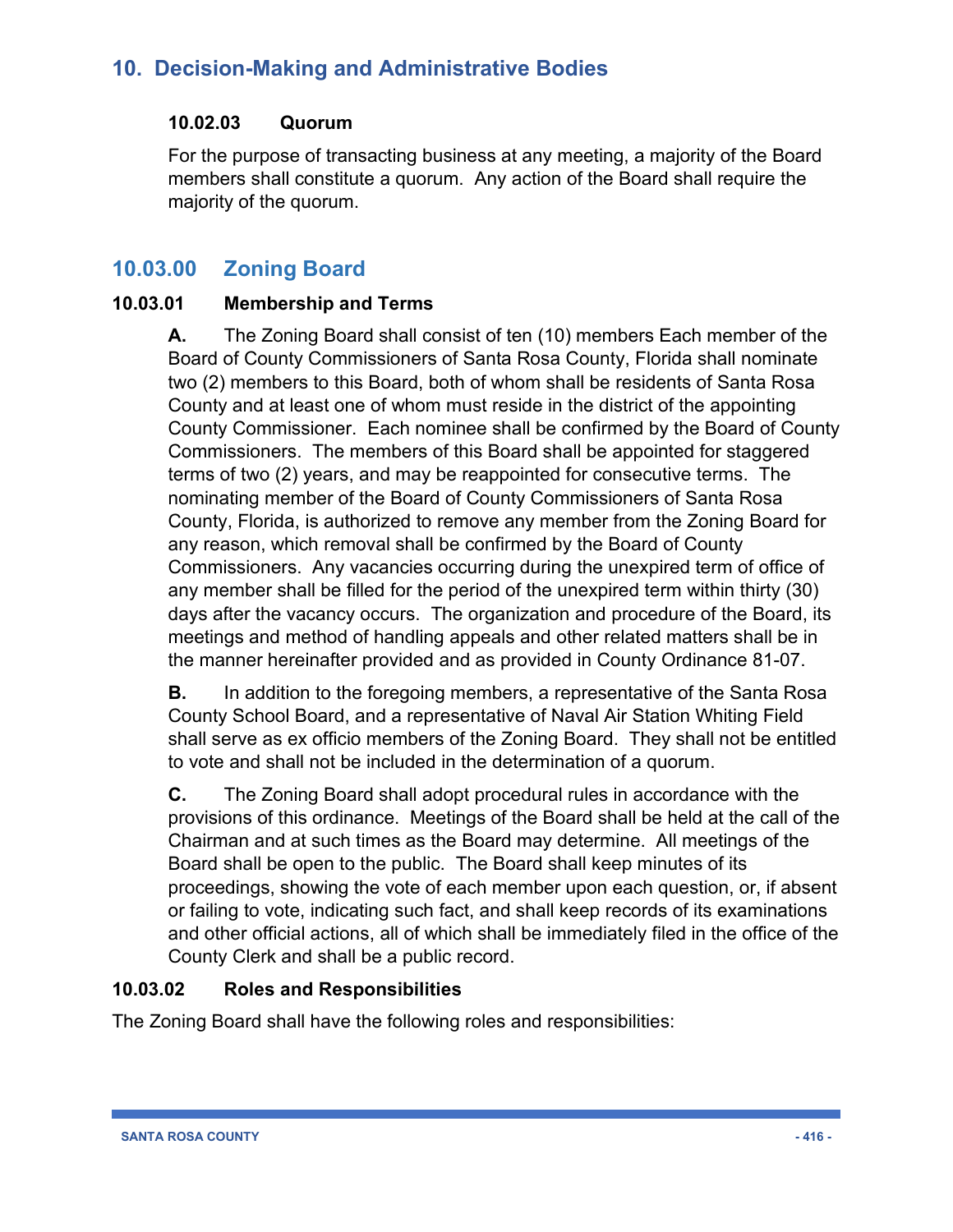**A.** To hear, consider and make recommendations to the Board of County Commissioners regarding proposals for amendments to the Comprehensive Plan.

**B.** To hear, consider and make recommendations to the Board of County Commissioners regarding proposals for amendments to the LDC.

**C.** To hear, consider and make recommendations to the Board of County Commissioners regarding proposals for amendments to the Official Zoning Map and Official Future Land Use Map.

**D.** To hear, consider and make recommendations to the Board of County Commissioners for conditional uses.

**E.** To hear, consider and make recommendations to the Board of County Commissioners for Master Plans of Planned Unit Developments, Planned Business Districts and/or Planned Industrial Districts or modifications thereof.

**F.** To hear, consider and approve or deny applications for special exceptions.

**G.** To hear, consider and approve or deny applications for variances.

**H.** To conduct public hearings and render decisions in compliance with the requirements of the LDC.

**I.** To hear and decide appeals where it is alleged there is error in any order, requirement, decision or determination or interpretation made by the Planning Director, or their designee which is related to the LDC.

**1.** Appeals to the Zoning Board concerning any and all matters may be taken by any person aggrieved or by any officer of a department of Santa Rosa County affected by any decision of another administrative officer. Such appeal shall be exercised within a reasonable time (thirty (30) days from the date of the administrative decision or as provided by the rules of the board), by filing with the officer to whom the appeal is directed and with the Zoning Board. A notice of appeal specifying the grounds thereof shall be included. The officer to whom the appeal is directed shall forthwith transmit to the Board all the papers constituting the records upon which the action appealed is based.

**J.** Where there are practical difficulties or unnecessary hardships in the way of carrying out the strict letter of this ordinance, appeals to the Board may be taken by any person aggrieved. However, the Board shall not grant exceptions to the provisions of this ordinance for the personal convenience of any individual or in the case of new construction for the purpose of granting any substantial variance of the restrictions on the various zones as herein contained.

**K.** In interpreting and applying the provisions of this ordinance, said provisions shall be held to be minimum provisions. The Zoning Board may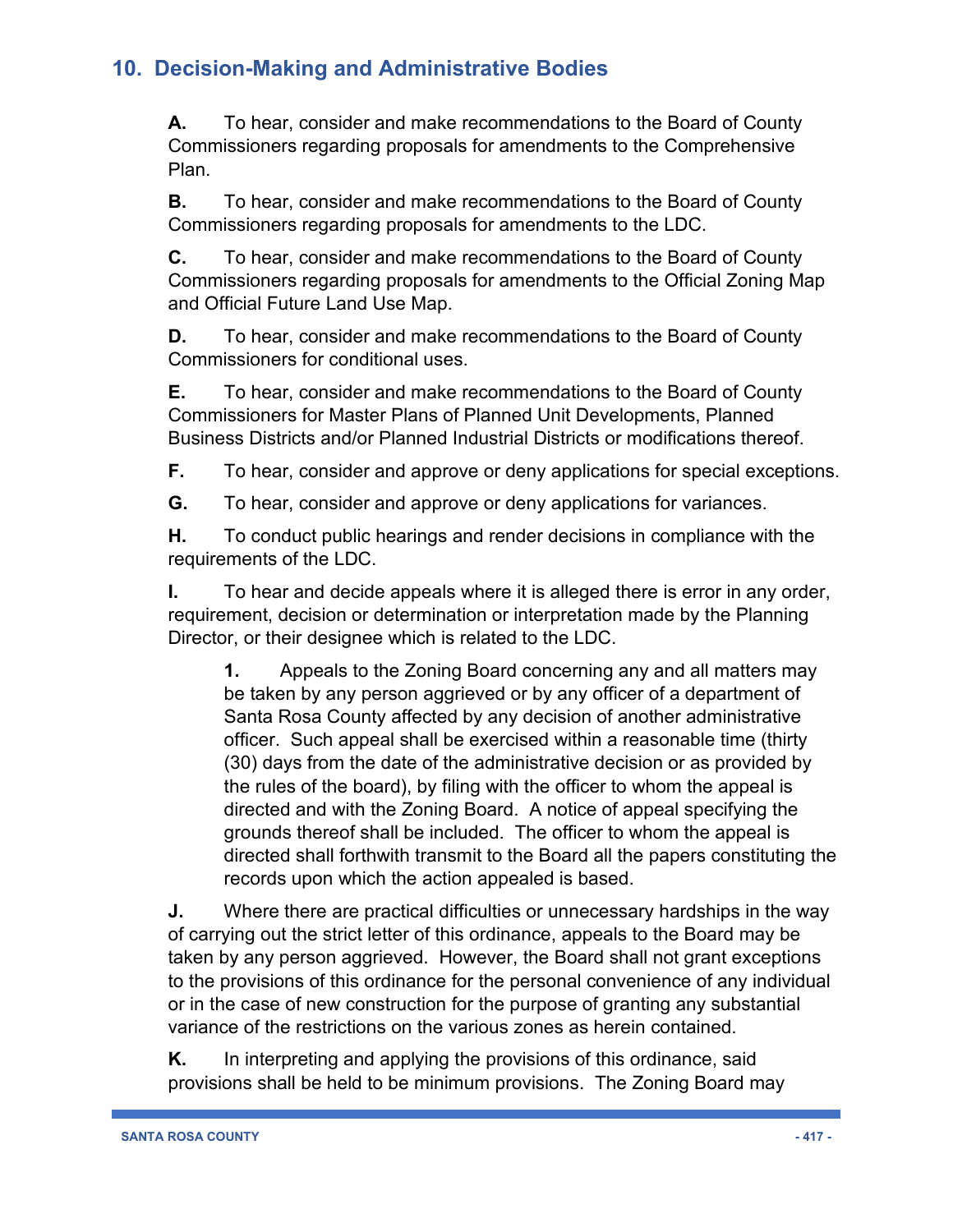reverse or affirm, wholly or partly, or may modify the order, requirements, decision or determination appealed and may make such order, requirement, decision, or determination as ought to be made, and to that end shall have all the powers of the officer to whom the appeal is directed. The concurring vote of a quorum majority of the members of the Zoning Board shall be necessary to reverse any order, requirement, decision, or determination of any such administrative official, or to decide in favor of the applicant on any matter upon which it is required to vote.

## **10.03.03 Appealing Decision of the Zoning Board**

Any person, persons, or county department jointly or severally, of Santa Rosa County aggrieved by any decision of the Zoning Board, may appeal a decision of the Zoning Board by filing an appeal with the Board of County Commissioners. Such appeal shall be filed with the Planning and Zoning Department in a form prescribed by the County Commission within fifteen (15) calendar days of the decision or action appealed. The review by the Board of County Commissioners shall be de novo.

For purposes of appealing the decision of the Board of County Commissioners, the record shall consist of all documents and exhibits presented at the hearing, all testimony presented at the hearing, the package transmitted to the Board by the Planning and Zoning Department for the hearing, and the relevant minutes of the Zoning Board.

# **10.04.00 BAGDAD ARCHITECTURAL ADVISORY BOARD**

## **10.04.01 Membership and Terms**

**A.** The Bagdad Architectural Advisory Board (BAAB) shall be established by the Board of County Commissioners. Any new restoration or new construction projects will be presented to this board for its approval upon review by the Planning and Zoning Department and prior to the issuance of any county building permits. The Architectural Advisory Board will insure that proposed development activity is consistent with the Land Development Code and associated Design Manual.

**B.** BAAB members shall be appointed by the Board of County Commissioners.

**C.** The BAAB shall consist of five (5) voting members and one (1) ex officio member, as follows:

**1.** Voting Members: The voting members shall consist of the following:

> **a.** A minimum of two (2) members residing within the Bagdad Historic or Conservation Overlay Districts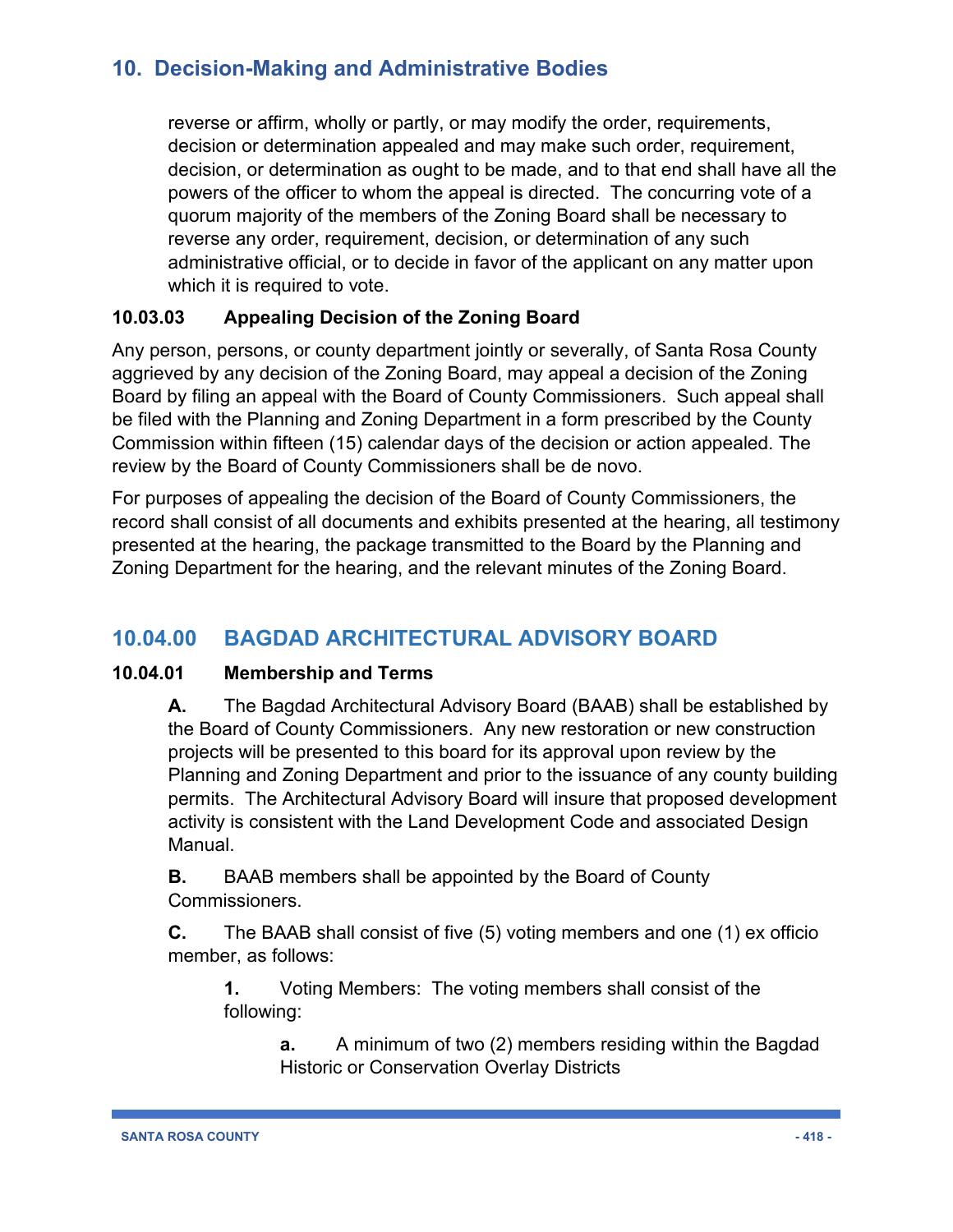**b.** One (1) member nominated by the Bagdad Village Preservation Association.

**c.** A minimum of one (1) member having demonstrated expertise in architectural design who may or may not live within Santa Rosa County.

**d.** It is acceptable for one (1) or more members to satisfy more than one of the requirements above. To the extent they are available in the community, other voting members should include historians, architects, landscape architects, urban planners, engineers, real estate professionals, and representatives of similar disciplines.

**e.** Ex Officio Member: One (1) non-voting ex officio member shall be appointed by the Board of County Commissioners from the archeology or anthropology department of a local educational institution.

**D.** BAAB members shall be appointed to serve two (2) year terms except for appointments to fill a vacancy, in which case the appointment shall be limited to the unexpired term. Any member of the BAAB may be removed from office by the Board of County Commissioners without cause.

**E.** One (1) representative of the County's Planning and Zoning Department shall serve as the technical Advisor to the BAAB.

## **10.04.02 Roles and Responsibilities**

**A.** The BAAB shall be responsible for performing design review and rendering decisions as part of the approval process for all new development, demolitions, building relocations, building alterations, and similar activities for properties within Bagdad's designated Historic and Conservation Overlay Districts.

**B.** All design review decisions of the BAAB shall be legally binding upon the applicants seeking approval for development, demolition and similar activities. BAAB decisions can only be reversed by the Board of County Commissioners.

## **C.** Meetings and Decisions

**1**. Meetings – Unless there are no design review applications before the Board, the BAAB shall meet at least once per month. A quorum, consisting of a majority of the voting members (three or more), must exist in order for the BAAB to conduct its business. The applicant shall be notified by the BAAB in writing at least two (2) weeks prior to the scheduled meeting of the BAAB at which their application will be considered. Such notification shall include the date, time and location of the meeting.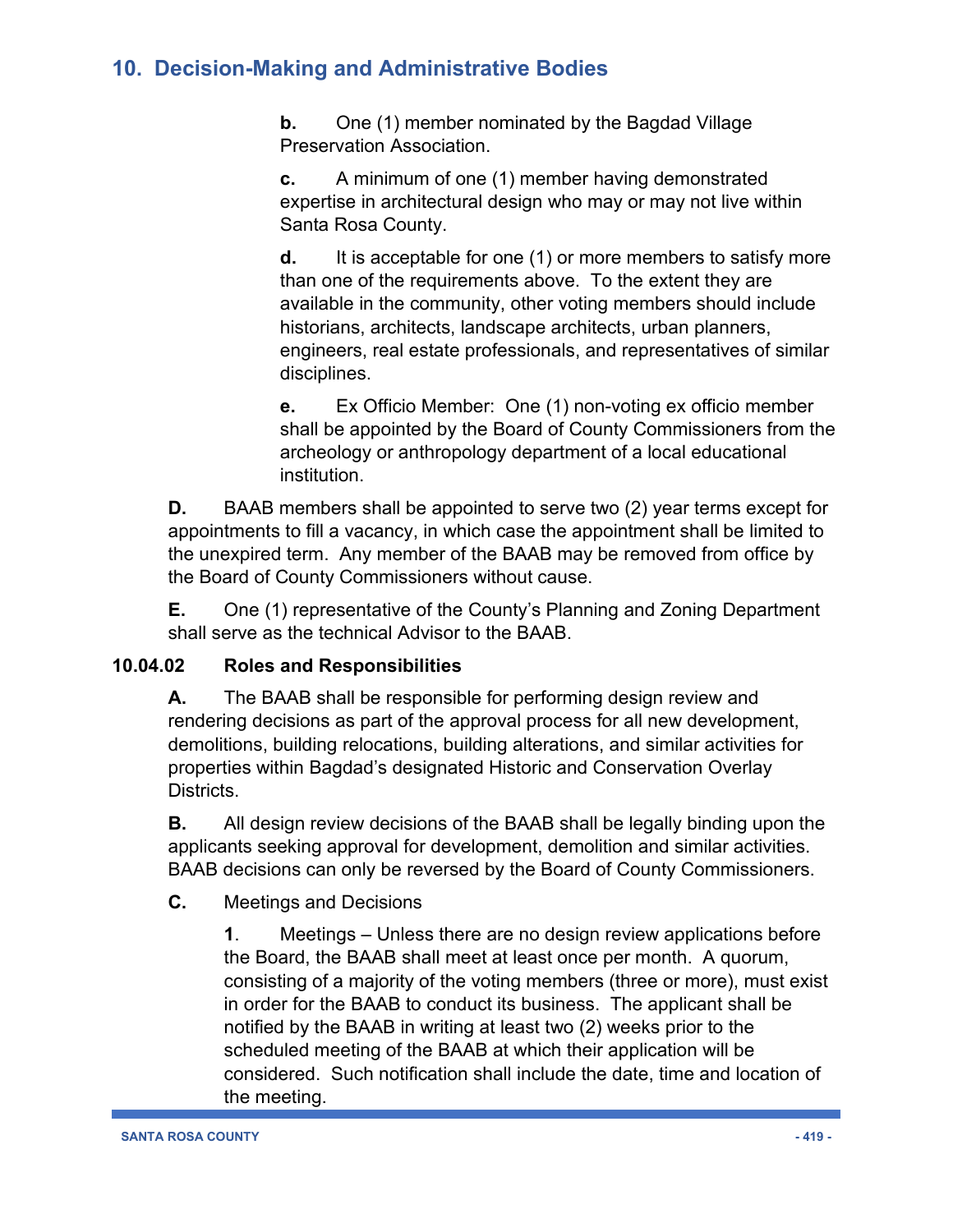**2.** Decisions – Board decisions shall be by majority vote. Decisions by the BAAB shall include one (1) of the following types of decisions for each Certificate of Appropriateness (COA) application:

- **a.** Approved as submitted
- **b.** Approved with conditions or changes
- **c.** Denied
- **d.** Tabled

The reasoning behind each BAAB decision shall be stated in the official minutes of the meeting, which shall be formally approved by the BAAB in a subsequent meeting. The issuance of a Certificate of Appropriateness (COA) shall not relieve the applicant from obtaining other permits and approvals required by the County. A building permit or other permits shall be invalid if it is obtained without a COA, if required.

**D.** Appeals to Decisions – Any applicant aggrieved by a decision of the BAAB shall have up to fifteen (15) days to formally appeal the decision to the Board of County Commissioners. The appeal shall be in writing, and a copy shall be submitted to the BAAB. The BAAB Advisor shall then provide the Commission with a copy of all records related to the application. The Commission shall decide upon the appeal either by confirming it, overturning it, or amending it with conditions.

**E.** Administrative Reviews – For a limited range of proposed actions within the Conservation Overlay District that are considered to be low in magnitude and for which clear and objective standards exist requiring no discretionary decision making, administrative reviews can be made and a COA issued by the BAAB's Advisor. Such reviews are limited to the following types of applications:

**1.** Signs;

**2.** Site alterations that are visible from a public street as defined below:

> **a.** Development of new driveways/parking pads or expansion of existing driveways/parking pads;

**b.** Installation of any new fencing;

**c.** Removal of any tree exceeding 4 inch caliper measured at 3 feet above grade, with the exception of Southern Live Oak (*quercus virginiana*) or Sand Live Oak (*quercus geminata)*.

Administrative reviews shall require the completion of a COA application form, and a report on the administrative review and decision shall be provided to the BAAB prior to their next formal meeting. The purpose of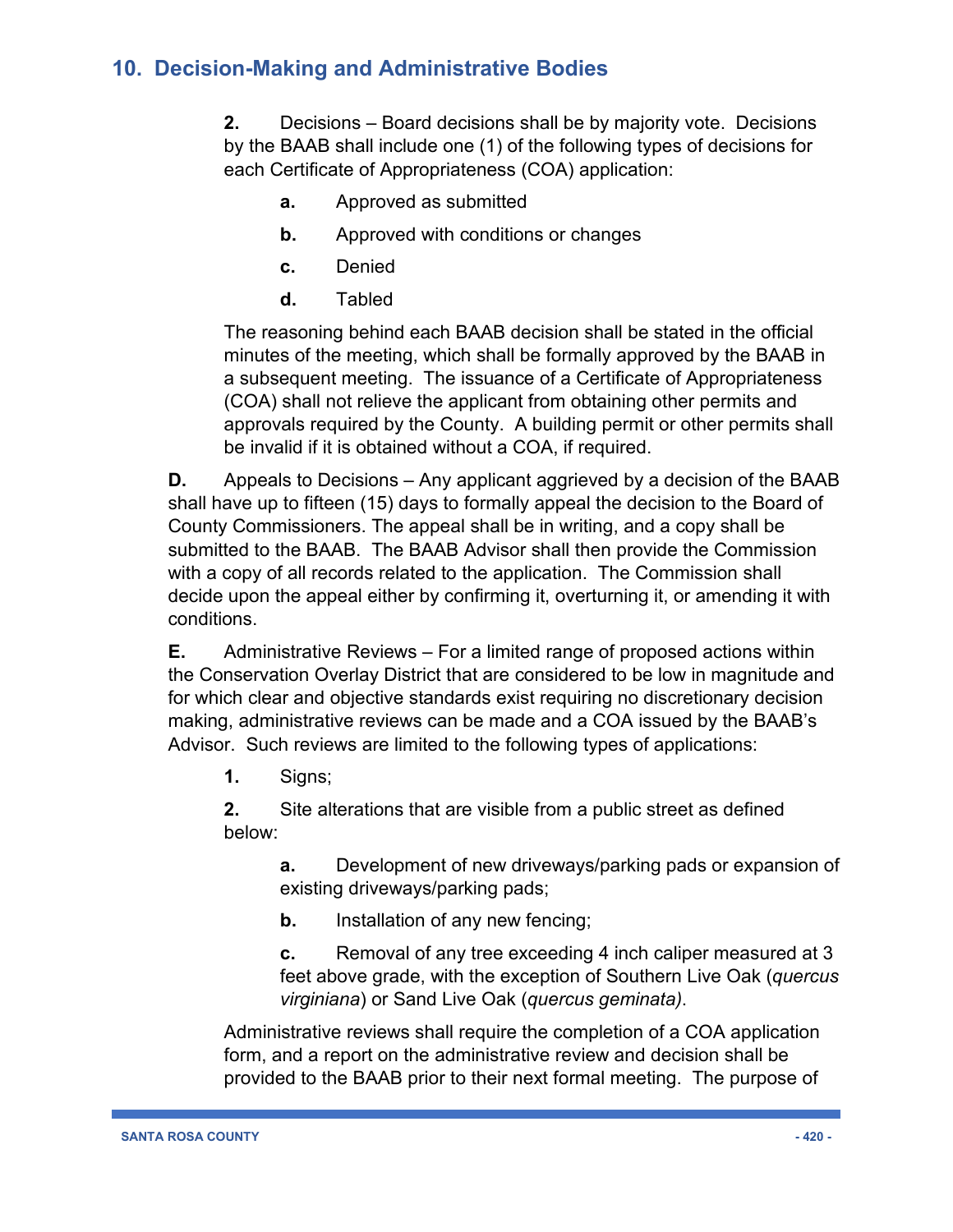administrative reviews is to expedite improvements to properties and reduce the associated costs for minor actions that do not necessitate formal review by the full Bagdad Architectural Advisory Board. Applicants dissatisfied with decisions rendered through administrative reviews have the option of going before the full BAAB.

## **10.04.03 Bagdad Architectural Advisory Board (BAAB) Design Review And Approval Process**

**A.** Actions Requiring a Certificate of Appropriateness (COA) – Actions that shall require a COA issued by the BAAB are contingent upon the type of district, as follows:

**1.** Historic Overlay District

The following actions shall require a COA from the BAAB:

- **a.** Building alterations visible from a public street
- **b.** Building demolitions, including the demolition of any component of a building.
- **c.** Building relocations.
- **d.** Construction of new buildings.

**e.** Significant site alterations that are visible from a public street as defined below:

**i.** Development of new driveways/parking pads or expansion of existing driveways/parking pads

**ii.** Installation of any new fencing.

**iii.** Removal of any tree exceeding a 4 inch ealiper in diameter measured at 3 feet above grade.

**f.** Signs

**g.** Removal of any Southern Live Oak (*quercus virginiana*) or Sand Live Oak (*quercus geminata)* exceeding 4 inches in diameter when measured at 3 feet above grade.

**2.** Conservation Overlay District

The following actions shall require a COA from the BAAB:

**a.** Building alterations visible from a public street that result in the addition of new habitable building space. Habitable building space, for the purposes of this ordinance, is enclosed by solid walls on all sides and has a ceiling height at least seven (7) feet above the floor level. An example of increasing habitable building space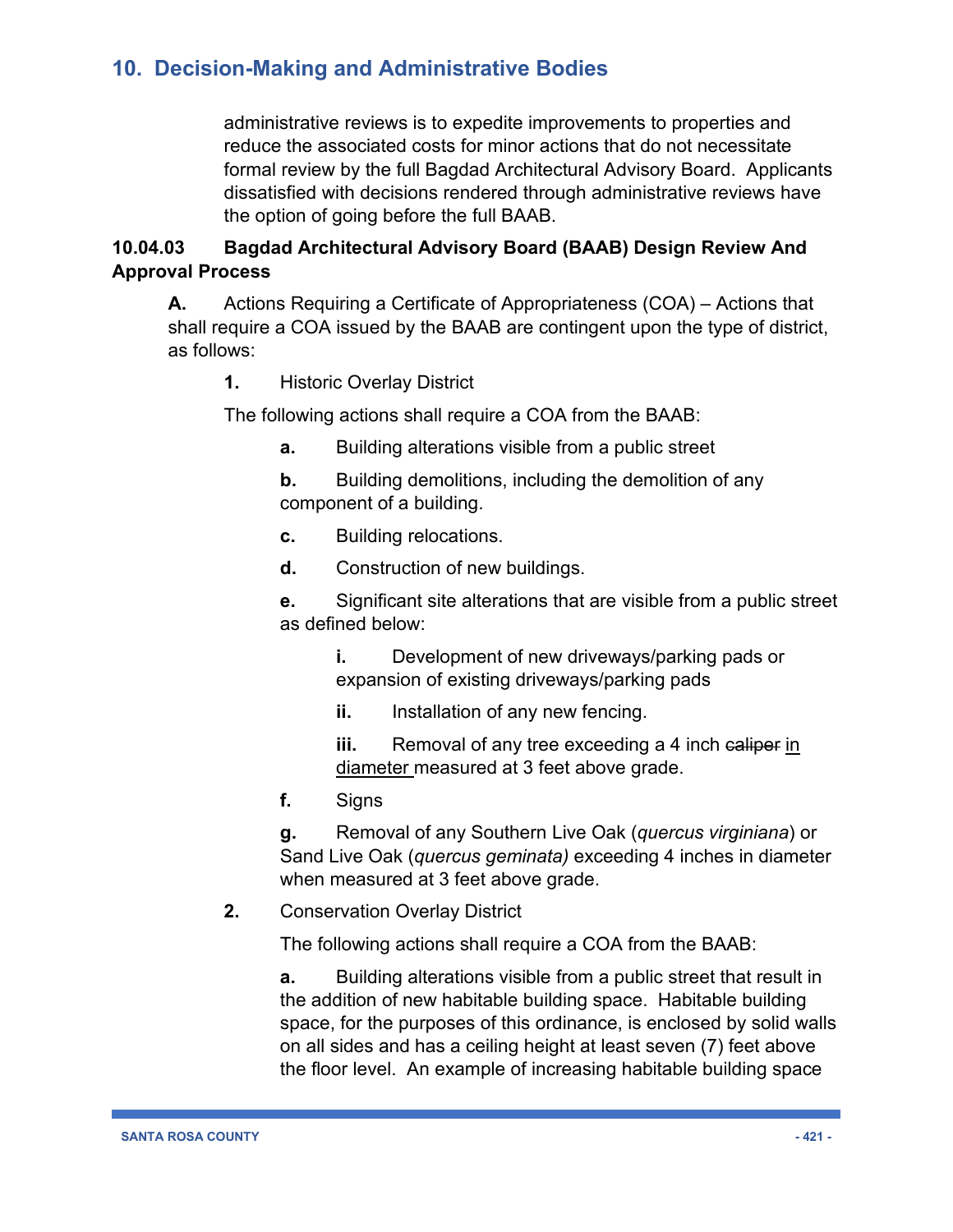is the addition of a dormer window, while the addition of an unenclosed porch is not.

**b.** Building demolitions, including the demolition of any component of a building (components shall not include architectural elements such as doors, windows, and other relatively small-scaled features).

- **c.** Building relocations.
- **d.** Construction of new structures.

**e.** Removal of any Southern Live Oak (*quercus virginiana*) or Sand Live Oak (*quercus geminata)* exceeding 4 inches in diameter when measured at 3 feet above grade.

**B.** Actions Not Requiring a Certificate of Appropriateness (COA) – Within both the Historic and Conservation Overlay Districts, ordinary maintenance and repairs may be undertaken without a COA provided that all of the following apply:

**1.** The work involves repairs to existing features of a structure or site or the replacement of elements of a structure with pieces identical in appearance;

**2.** The work does not change the exterior appearance of the structure or site;

**3.** The work does not require the issuance of a building permit.

When a structure has been fully or partially destroyed by a natural disaster as described in Section 9.06.01, a Certificate of Appropriateness is not required.

**C.** Pre-Application Meeting – Although not mandatory, it is recommended that applicants to the BAAB meet informally with the County Planning and Zoning Department's Advisor to the BAAB prior to submitting an application. The purpose of the meeting shall be to:

**1.** Allow the BAAB Advisor to explain the application and design review process.

**2.** Allow the applicant to describe their project.

**3.** Allow the BAAB Advisor to determine the specific information required as part of the application submission.

**D.** Certificate of Appropriateness (COA) Application: Any of the reviewable actions within Bagdad's Historic and Conservation Overlay Districts shall require a Certificate of Appropriateness (COA) prior to such action commencing, including prior to the issuance of a building permit by the County for such actions requiring a building permit. The applicant to the BAAB shall obtain from the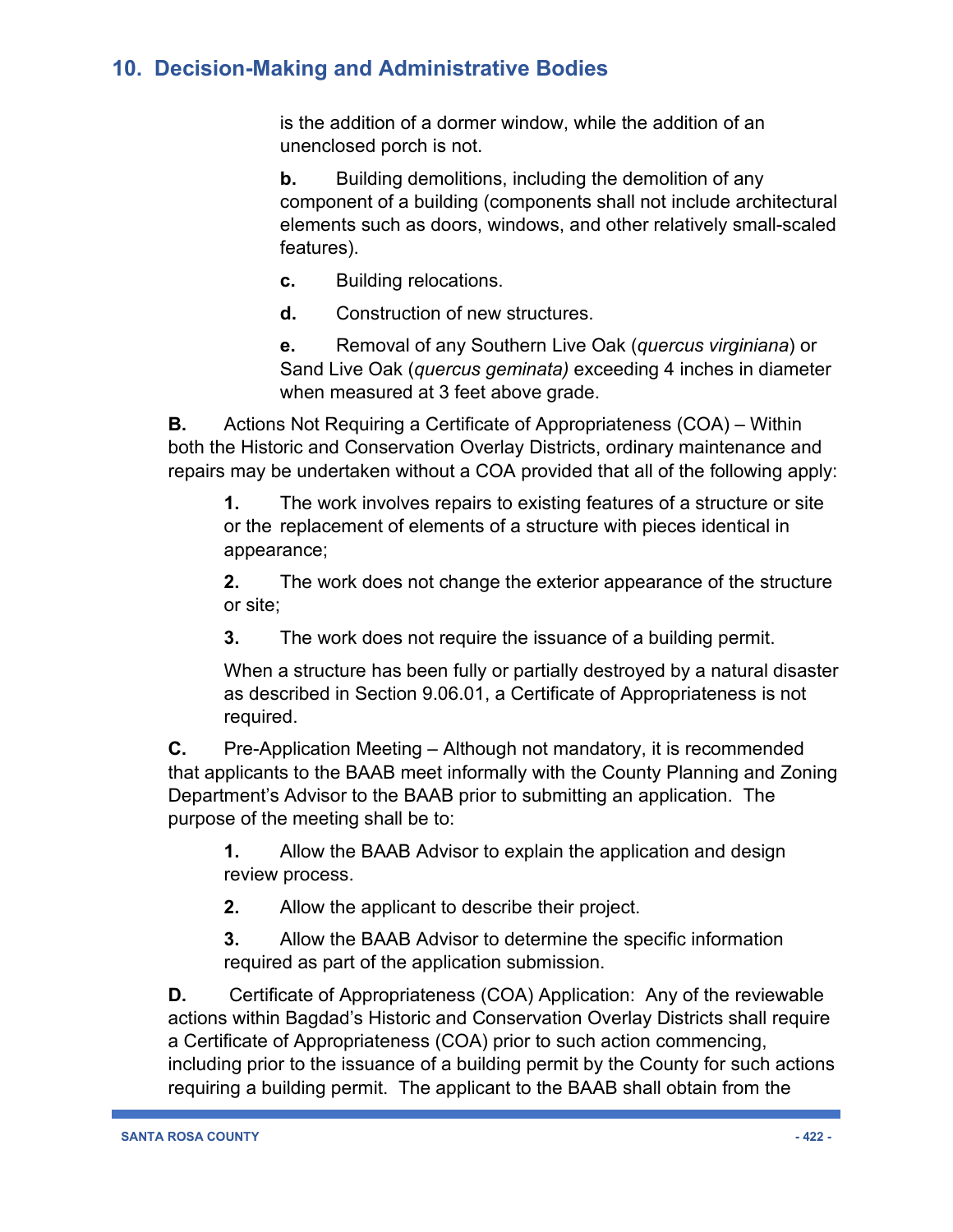County a COA Application Form and complete it with the required information regarding the proposed action. The information required shall be determined by the BAAB Advisor from the County's Planning and Zoning Department. Such information shall be specific to the proposed action and characteristics of the property, and can best be determined through a pre-application meeting. A COA application shall not be deemed complete by the BAAB Advisor until all required information has been provided by the applicant.

**E.** Design Review by Staff & BAAB: At least one (1) week prior to the BAAB meeting during which the COA application will be considered, the BAAB Advisor from the County's Planning and Zoning Department staff shall prepare and distribute a concise report on the application. Such report shall include the COA application, supplemental materials (including graphics), and a staff analysis from the Advisor regarding the consistency between the application's proposal and the district's adopted codes and design standards. The report shall be distributed to all BAAB members, the applicant, and any other parties as determined necessary. As part of this design review process, the BAAB Advisor shall visit the subject property prior to issuing the report, and BAAB members should visit the property prior to the meeting.

**F.** Effect of Design Standards: The design standards that serve as distinct and supplemental policies to this code, referenced in Section 7.03.00 shall have the same legal authority as this code. The standards are based, in part, upon the United States Secretary of the Interior's Standards for Rehabilitation and Guidelines for Rehabilitating Historic Buildings. The design standards are contained in a separate document for the purpose of having a graphic format that more readily conveys the design issues addressed through the use of illustrations.

**G.** Non-Contributing Buildings: The design standards shall not be applied as stringently to those buildings identified in the existing historic sites survey, or as otherwise determined by the BAAB, as being "non-contributing" relative to "contributing" buildings. Within this context, "contributing" refers to a building's level of contribution to the overall architectural and/or historic character and significance. While non-contributing buildings will not be held to the same level of standards as contributing buildings, no actions shall be approved that cause a non-contributing building to become even less compatible with its surrounding historic context. Expanding the size of a non-contributing building does not necessarily, in and of itself, make the building less compatible. However, applying architectural detailing, materials, stylistic elements and similar features that are incompatible with the surrounding historic context shall be avoided.

**H.** Building Relocations: The relocation of a building shall be considered an option of last resort, as the building's historic significance is derived, in part, by its surrounding context. Building relocations should only be considered as an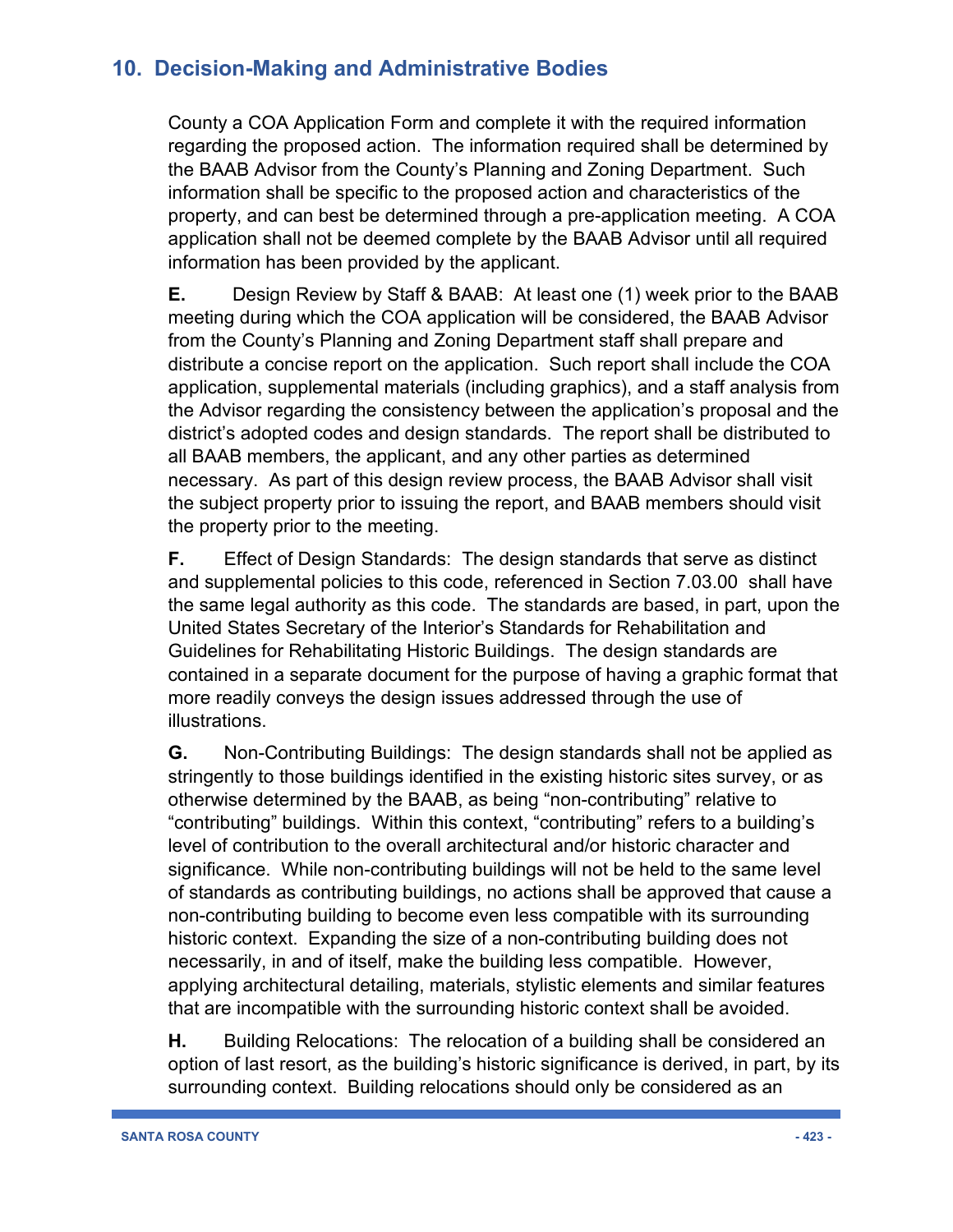alternative to demolition. When relocated, relocation sites within the subject district should be encouraged over sites elsewhere.

**I.** Building Demolitions : In general, the demolition of a "significant" or "contributing" building, as defined by the most recent official historic structures inventory, is prohibited in both Historic and Conservation Overlay Districts. Demolitions shall only be permitted when a substantial economic hardship can be clearly demonstrated or an imminent threat to public safety exists. Plans for the property shall be provided to the BAAB before demolition is approved.

**1.** Economic Hardship: Should an applicant seek approval by the BAAB for demolition based upon economic grounds, they must prove the following:

**a.** The subject structure is incapable of earning a reasonable return, regardless of whether that return represents the most profitable return possible;

**b.** The subject structure cannot be adapted for any other use, whether by the current owner or by a purchaser, which would result in a reasonable return; and

**c.** Diligent efforts to find a purchaser interested in acquiring the subject property and preserving it have failed;

**2.** In considering whether a substantial economic hardship exists to justify the BAAB's approval for demolition, the BAAB may request from the applicant any of the following information:

**a.** Amount paid for the property;

**b.** Amount of money spent on physical improvements since its acquisition;

**c.** Appraised value from a qualified real estate appraiser;

**d.** Report on the building's physical condition by a qualified professional having expertise in historic buildings;

**e.** Monthly and/or annual expenses of the property (taxes, insurance, maintenance, etc.) over the past two (2) years;

**f.** Recent history of success in marketing the property for lease or sale;

**g.** Other relevant information pertaining to the property, its condition and economic status.

**3.** Public Safety Threats: An approval for demolition shall be granted by the BAAB if a structure is determined by County building officials to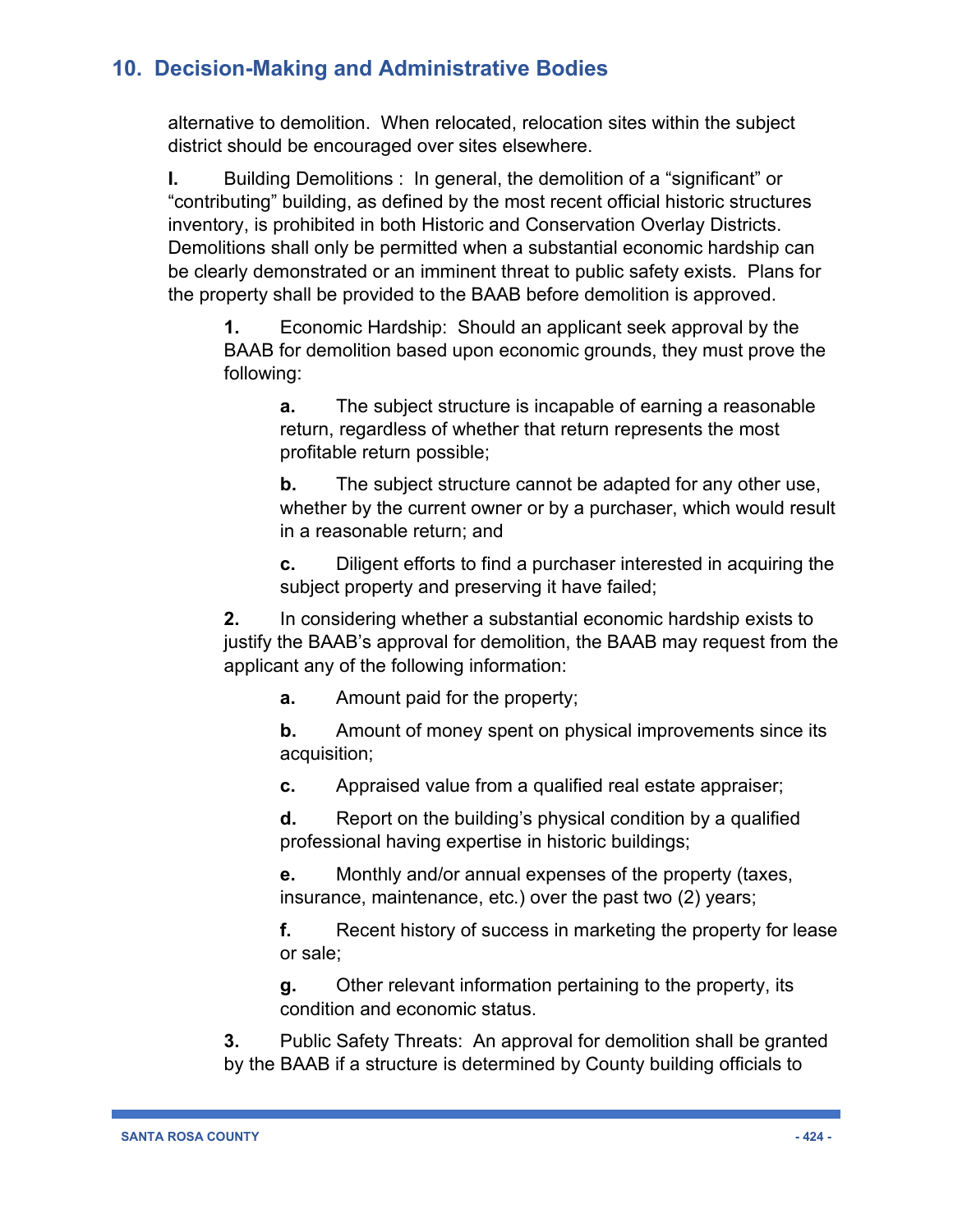pose an imminent threat to public safety and there are no options for physically securing the property or otherwise saving it.

**J.** Minimum Maintenance Standards: All owners of property within the Historic or Conservation Overlay District deemed "significant" or "contributing" by the most current historic structures inventory are responsible for physically maintaining their structures in a manner that avoids demolition by neglect. The owner of the subject property shall, upon written notice from the County, repair the exterior features or structural elements in question, including, but not limited to, any of the following conditions, processes or defects:

**1.** Damage to or decay of foundations, flooring, or floor supports that cause leaning, sagging, splitting, listing or buckling;

**2.** Damage to or decay of walls or other vertical supports that causes leaning, sagging, splitting, listing or buckling;

**3.** Damage to or decay of ceilings, roofs, and their support systems, or other horizontal members, that causes leaning, sagging, splitting, listing or buckling;

**4.** Damage to or decay of fireplaces or chimneys that causes leaning, sagging, splitting, listing or buckling;

**5.** Damage to, decay or crumbling of exterior stucco, wood, brick, mortar or any other exterior element that causes loss of unique architectural features or structural integrity;

**6.** Decay, damage or removal of windows, window frames and doors;

**7.** Rotting, holes and other forms of decay of any exterior elements;

**8.** Any fault, defect, or condition of the subject structure rendering it structurally unsafe or not properly watertight, including, but not limited to: lack of roofing, lack of roof covering, lack of weather protection, or separation or removal of building components that allows moisture to penetrate the structure;

**9.** Damage or decay that has a detrimental effect upon the special character of the subject historic or conservation district as a whole or the unique attributes and character of the subject structure;

**10.** Damage to or decay of any feature so as to create a fire hazard or other condition hazardous to public safety; and

**11.** Removal or demolition of significant architectural features.

**K. Protected Tree Mitigation –** When a protected tree is removed, Southern Live Oaks shall replace them. The total diameter of such replacement trees shall be determined based on the following Mitigation and Credit Schedules: